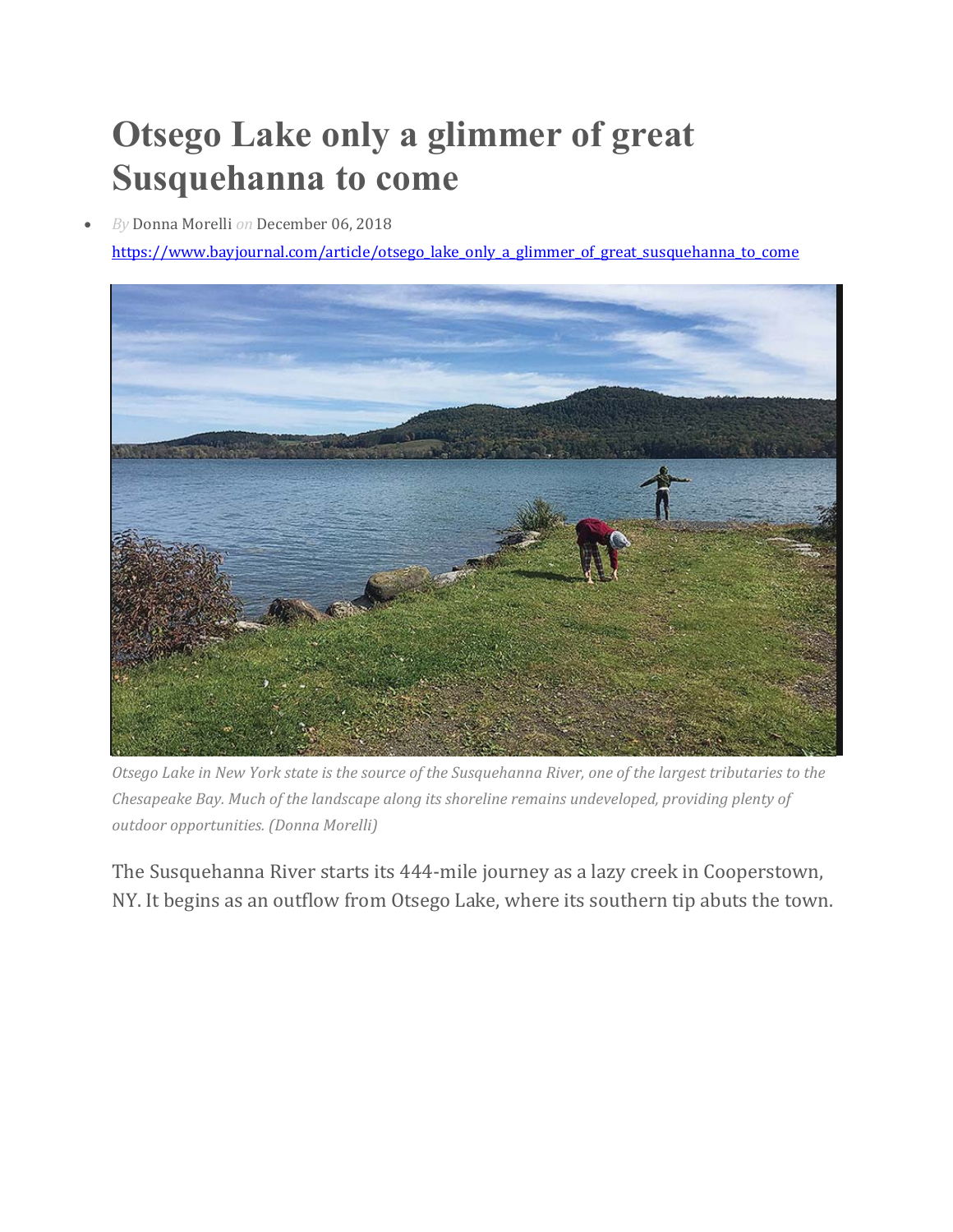

*This narrow band of water flowing from Otsego Lake in upstate New York is the beginning of the Susquehanna River, which travels more than 400 miles to empty into the Chesapeake Bay at Havre de Grace, MD. (Donna Morelli)*

It then flows slowly under the Main Street Bridge before rounding a bend toward downstream destinations — farms, towns and cities in central New York and Pennsylvania — and ultimately reaching the Chesapeake Bay in Maryland.

Looking eastward from the bridge — minutes away from the world-famous National Baseball Hall of Fame — you can see the first few 100 feet of that narrow slip of water with the lake and distant mountains as backdrop. It's a lovely postcard scene. When I took in the view this fall, I found it hard to believe that this small, clear stream, reflecting the faded color of the trees back at me, becomes a mile-wide river by the time it reaches Harrisburg.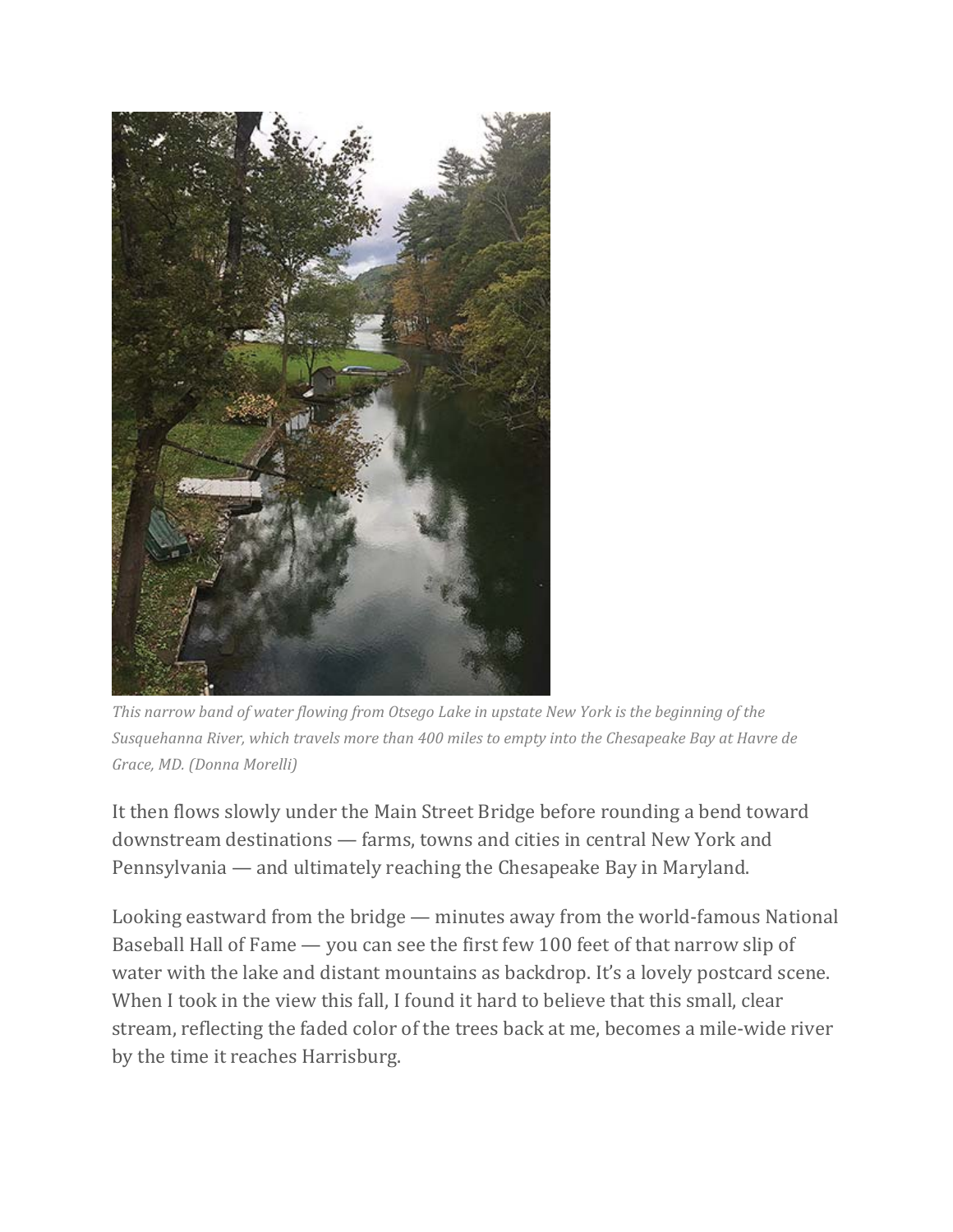Late autumn is a quiet time in this part of New York — a few weeks of crisp days, bright blue skies and maybe a few snow flurries that don't stick — before the deep freeze of an upstate winter. In the small, quaint village of **Cooperstown**, the intense bustle of summer tourism is over and the last leaf peeper has gone home. Of course, the National Baseball Hall of Fame was still humming. About 300,000 visitors from around the world make it their destination each year. Neighborly greetings filled the air as the local population took back its town and enjoyed a meal or a beer. The restaurants and bars had their televisions tuned to the playoffs. The hills and valleys that give rise to both the lake and the Susquehanna River are rich with forests, waterfalls and caverns and chock-full of history. They were home to Native Americans for thousands of years. Much later, they became part of the "Leatherstocking Region," named for a series of novels published in the 1800s called *The Leatherstocking Tales.*

Otsego Lake is massive: an elongated body of water, almost 8 miles long and covering 4,046 acres. Formed 10,000 years ago when the tongue of a continental glacier a mile thick — crossing at least a third of the continent — scoured out the Susquehanna Valley from exposed limestone that would become the lake floor. (That limestone still helps to protect water quality in the lake because it neutralizes acid rain.) As the glacier retreated, ice melt filled the depression, creating the lake, the Susquehanna River and many of its tributaries.

The wooded shores of Otsego Lake are still sparsely developed. Some large waterfront mansions there, with expansive lawns and formal gardens, speak to the wealth of local families, some of whom can trace their lineage back to the 1700s.

Several local businesses rent kayaks and canoes and even power boats. Don't be surprised if someone at a public launch site asks where the boat, whether rented or owned, has been last. It's part of an attempt to stop the spread — or introduction of invasive species to the lake. Water stewards sometimes staff the launch areas to inspect your boat and provide a mobile boat-wash station to rinse it off if necessary.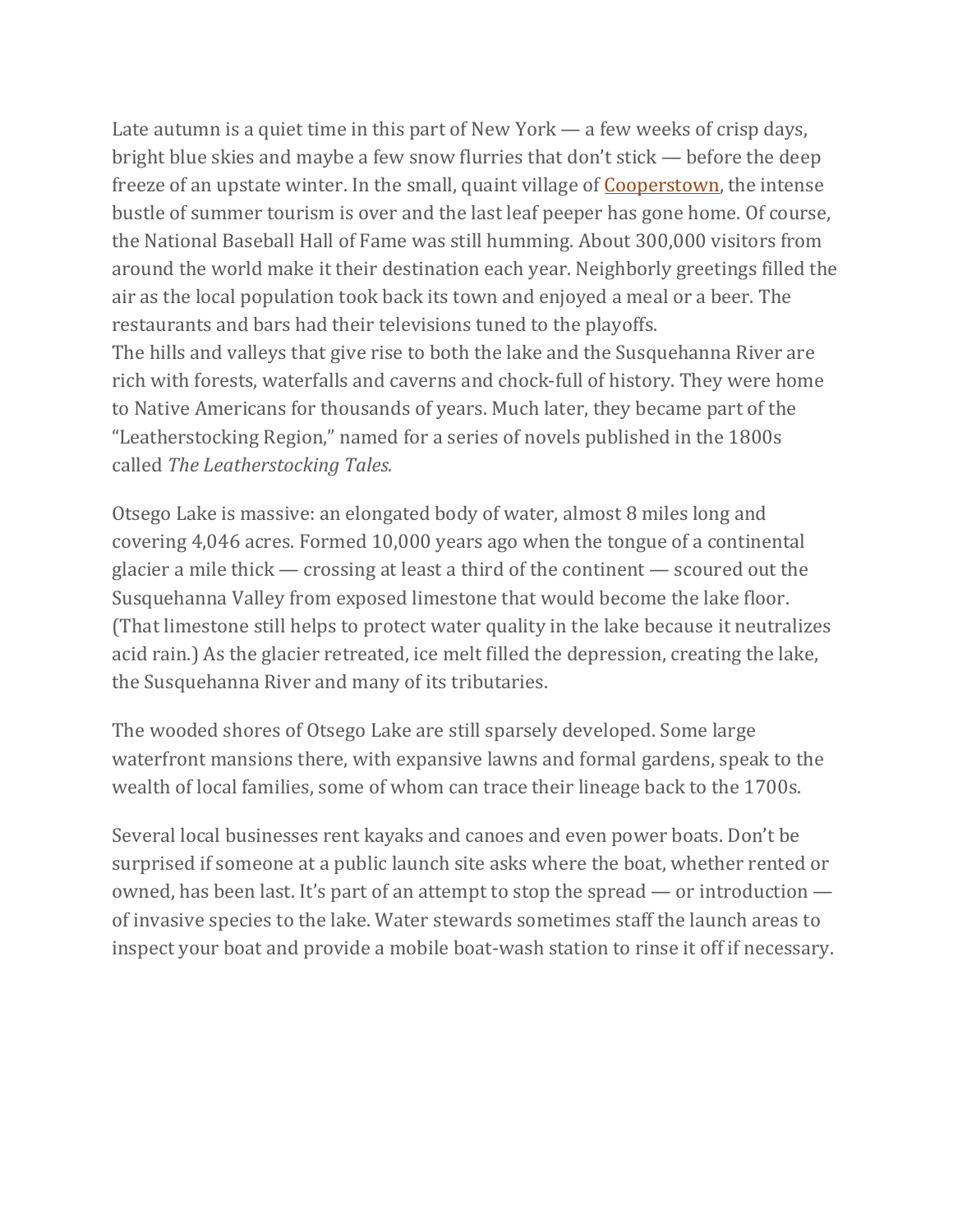

*The Sunflower Cafe, which can be found enroute from Cooperstown, NY, to Glimmerglass State Park on Ostego Lake, is a quaint stop for locally sourced food. (Donna Morelli)*

Perhaps the best way to explore the landscape around Lake Otsego is to visit Glimmerglass State Park, located on the northern shore. You can camp there year-round. Or, you can also rent a cabin in nearby **Betty and Wilber Davis State** Parkor a book a room at a bed and breakfast or a Cooperstown hotel. The park is only 8 miles from Cooperstown, so if you prefer your fire indoors while you relax on a cushy couch, options for comfort are many.

The park has well-marked trails and a good amount of lake access for swimming, boating and fishing. The views of the lake from picnic areas and the roadside are alone worth the trip; Glimmerglass has been called New York's most scenic state park by reviewers on various websites.

One of the most beautiful views of the lake is from the expansive front lawn of Hyde Hall, a 50-room mansion built in the 1800s. The entire 593-acre park was once part of the Hyde Hall estate, owned by Englishman George Clarke, who kept adding onto his country house for 17 years. The house and grounds are now a museum, and tours are offered from May 26 until Oct. 31.

On my way to Glimmerglass State Park, I found a stop at the Sunflower Café well worth my while. The restaurant is in a little house, painted with sunflowers outside and inside on tables, walls and in artwork on the walls. A blackboard outside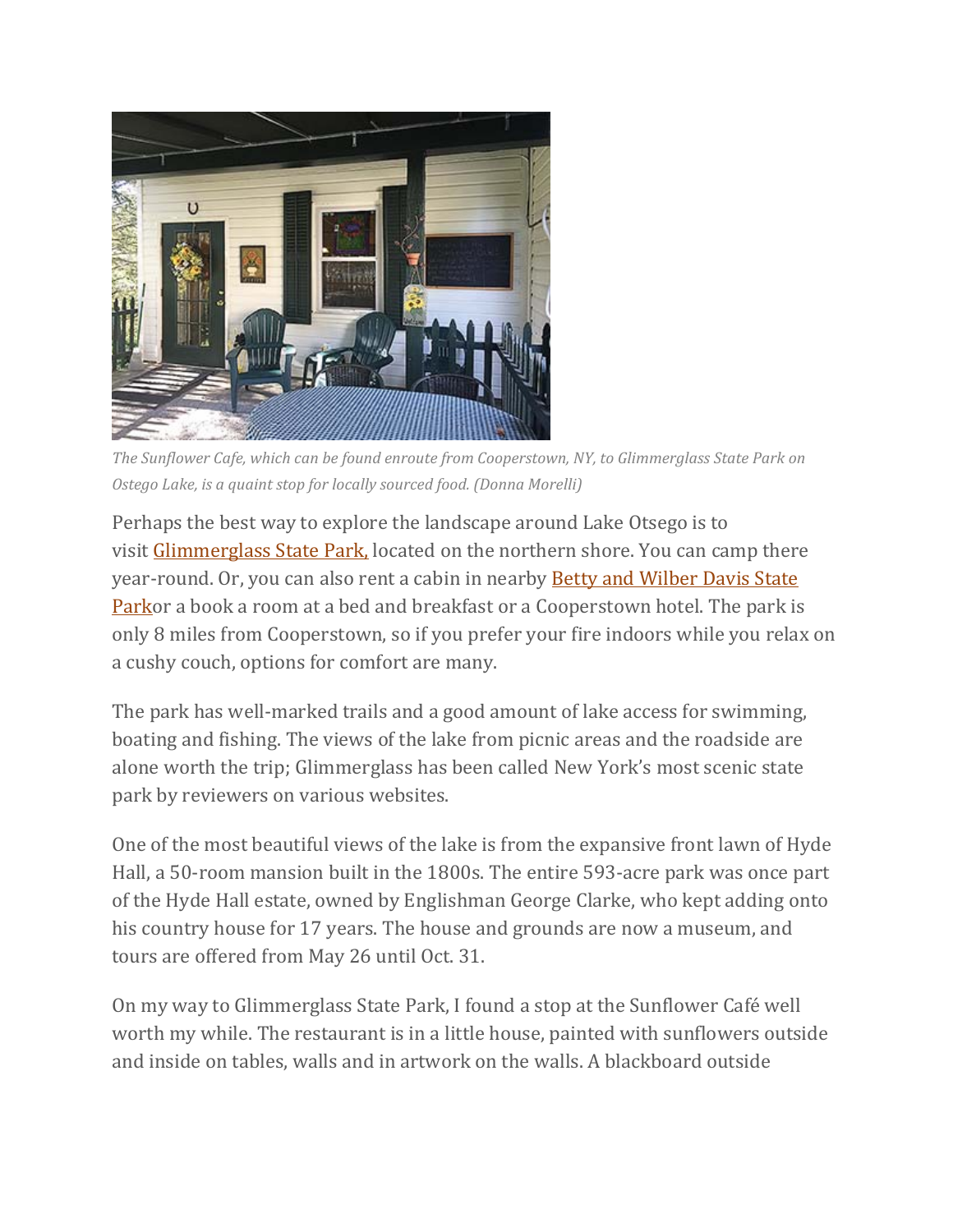proclaimed, "We're not a fast food restaurant. Good food takes time." Most of the food is super local, procured within a 15-mile radius of the restaurant.

The menu includes an elk burger, which had unfortunately sold out on the day I stopped by. But I enjoyed tomato soup and an extraordinary grilled cheese — made from myriad choices such as local cheddar, Gouda, fig jam, spinach, sun-dried tomatoes, and asparagus. The soup and my custom-made grilled cheese hit the spot, and I was ready for the trail.

Of the four short trails in the park, I chose the Sleeping Lion Trail. It was the only one with some elevation. The park brochure also said it was the best choice for seclusion, and I wanted to get into the woods that have remained the same since the Clarkes lived in Hyde Hall.



*Forested trails in Glimmerglass State Park are a good way to explore the landscape around New York* state's Otsego Lake. The lake and surrounding area are known for inspiring some of the settings in The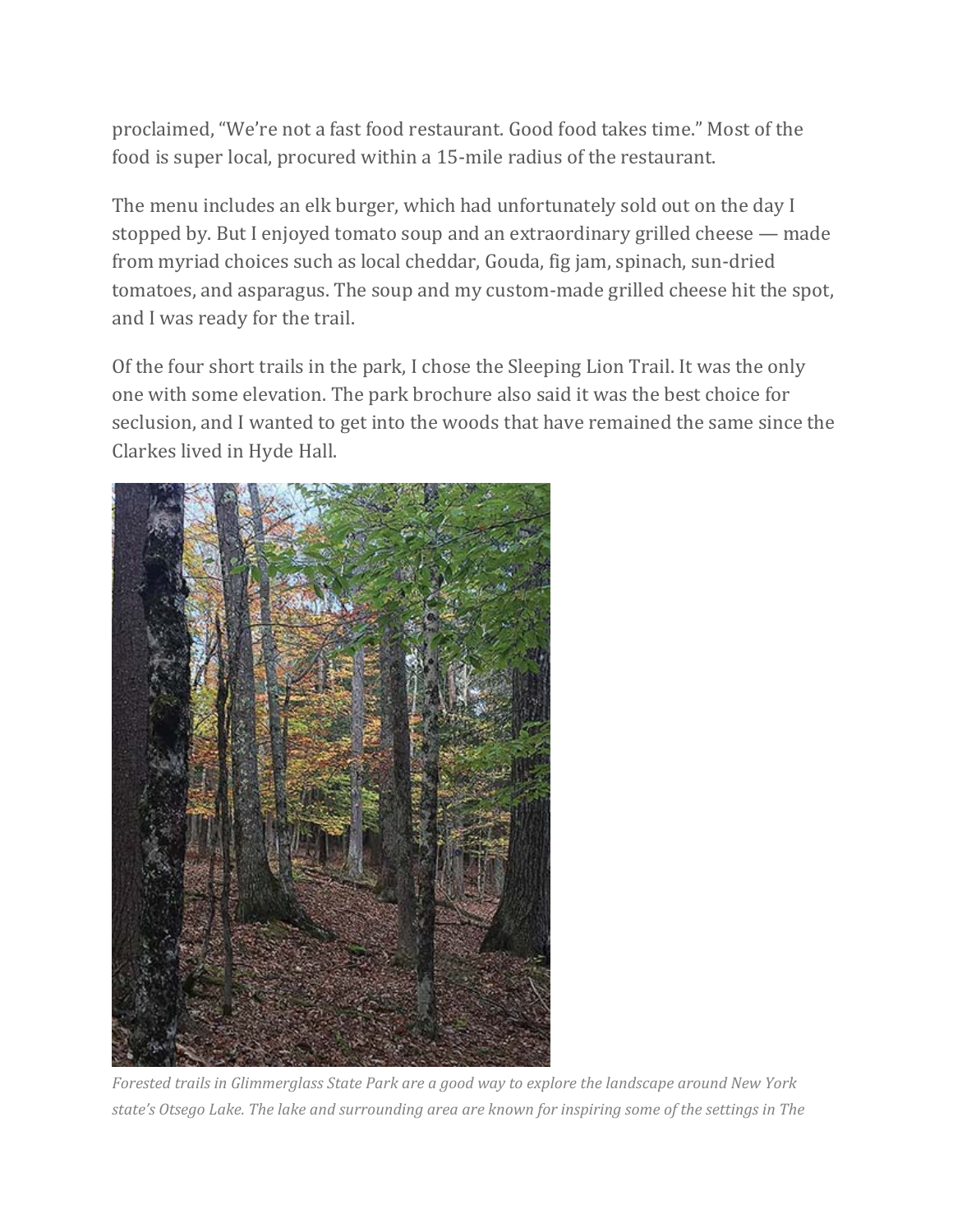*Leatherstocking Tales, a series of novels published in the 1800s that feature the fictional frontiersman Natty Bumppo. (Donna Morelli)*

The loop trail climbs up and down the slope of Mount Wellington, which rises behind the mansion. The peak is on private land, so this trail only takes you half way. It's called the Sleeping Lion Trail because some say the mountain, when viewed from a distance, resembles a lion lying down.

The hike is about 2.4 miles through a hemlock forest and rated as a moderately strenuous, which I found fairly accurate. The first quarter mile of the hike included a series of short climbs. The canopy of hemlock and white pines is thick enough in areas to partially block daylight. There was no undergrowth beneath these giant trees, just straight trunks reaching for the sky. And it was quiet. So quiet that a tiny chipmunk scurrying about in the dry leaves on the forest floor made me jump. Even the birds made little noise in the heavy, mature forest. Two white-tailed bucks bounded away when I approached.

The forest had both the look and feel of Natty Bumppo country. Because that's what it is.

Natty (Nathaniel) Bumppo (portrayed by Daniel Day-Lewis in the 1992 movie, *The Last of the Mohicans*) is the fictional frontiersman in *The Leatherstocking Tales,* a woodsman and trapper raised by Indians, complete with leather stockings and fringed jacket. The author, James Fenimore Cooper, was the son of William Cooper, who owned the land where Cooperstown was founded in 1786. William was able to acquire great swathes of land around the lake and sell lakefront lots to farmers and aristocrats.

Many local spots are named after characters or events in his son's books, as well as the family name. In the novels, Cooper renames Otsego Lake "Glimmerglass" because of its smooth surface. The name was given to the state park as well as the local Glimmerglass Opera company. You can also hike to "Natty Bumppo's Cave" on the eastern shore of the lake, said to be one of Cooper's favorite childhood hangouts and the inspiration for a cave Natty uses in one of the novels. To find it, drive along Route 31 and look for a historical marker and a very small pull-off. The trail isn't long, but it is a rocky and challenging climb.